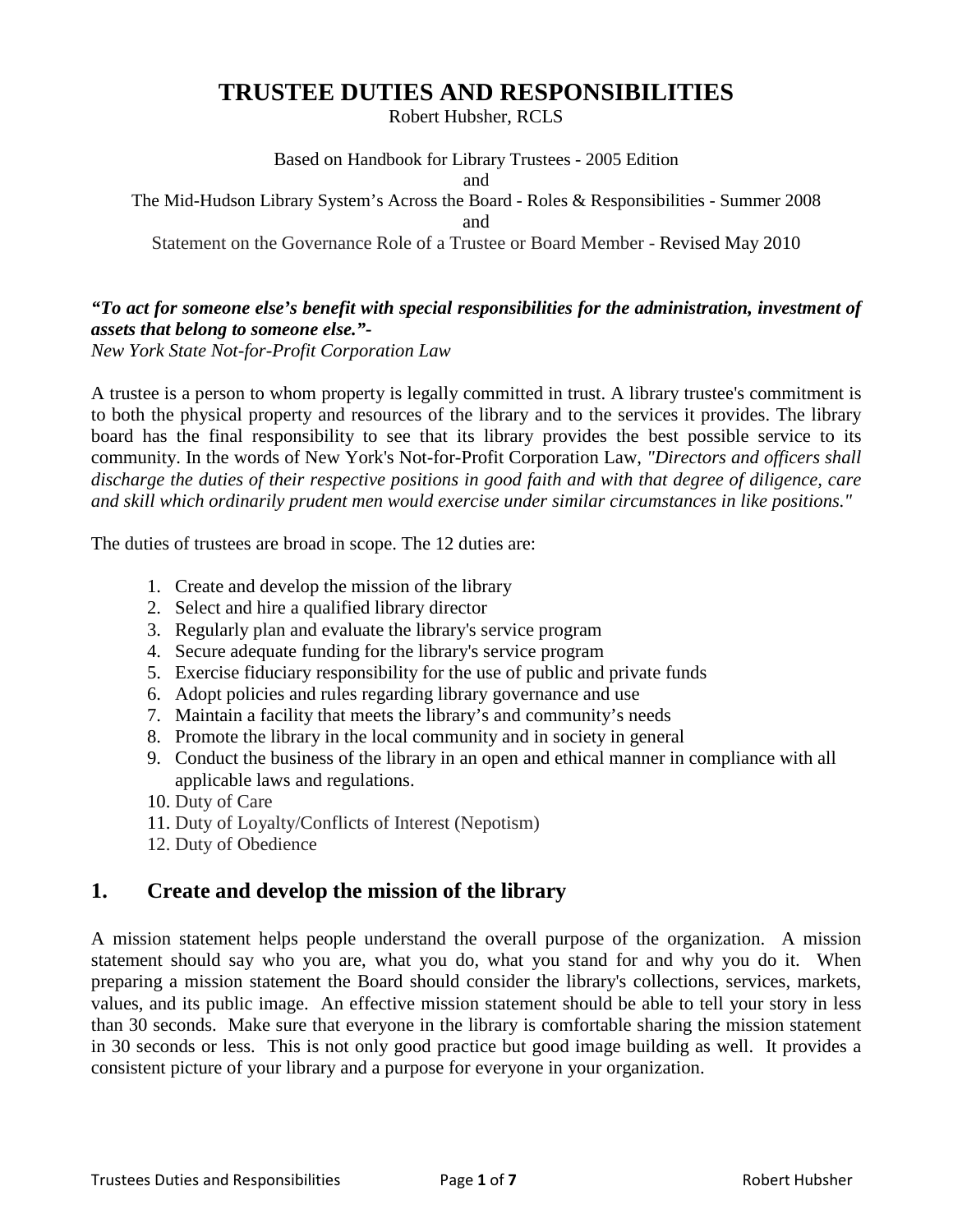## **2. Select and hire a qualified library director**

One of the most important activities of a board of Trustees is to hire an individual to manage and operate the library on its behalf. The Library Director is the Chief Executive Officer (CEO) of the library. This individual is responsible for the day to day operation of the library, providing the Board of Trustees the information it requires to fulfill their responsibilities and implementing Board policy.

The relationship between the Board and the Director is not a traditional employee-manager relationship, although there are levels of accountability on both sides, as the Board and Director work as a team to move the library forward. It is also essential to recognize that the Board is a "collective authority." Specific communication with the director should be funneled through the board president. All management issues should go solely to the director. Staff questions should be referred to the director. Directives must come from the collective action of the Board, based on decisions which have been approved by the majority members.

One of the key responsibilities of the Board is to annually evaluate the Director. This evaluation should focus on the Director's performance in the context of the library's performance. This is clearly linked to the long range plan of the library.

#### **3. Regularly plan and evaluate the library's service program**

Management literature clearly shows that the most successful organizations are those which have a sense of where they are headed. A long range plan, based on the library's mission, is a "map" outlining the direction an organization will take to achieve its mission. Planning helps to create a shared vision for the board, the director and staff. A long range plan helps the members of the Board in decision making.

Engaging community stakeholders in the planning process helps to get a broader range of input, assists in better understanding how the community perceives the library and to better understand its expectations. A community based planning process also helps to garner support for the library by building a broader base of library advocates. The library's long range plan will influence budgeting, policy, and the evaluation of the Director.

In order to monitor the library's progress in achieving its long range objectives it is essential to annually evaluate the plan.

Commissioner's Regulations (90.2) require libraries to meet the *New York State Minimum Standards for public libraries.* One element the minimum standards is the need for a "board-approved, written long-range plan of service."

#### **4. Secure adequate funding for the library's service program**

The library Director must be full partner in the budget development process. The Director has the insider's perspective on library services and costs. However, it is the trustees' responsibility to secure adequate funding to allow the library employ sufficient staff, manage and maintain a building, acquire and maintain the collections, technology and other goods and equipment and provide the appropriate programs to meet the needs of the community. Library funding should be linked to the services and programs identified in the long-range plan.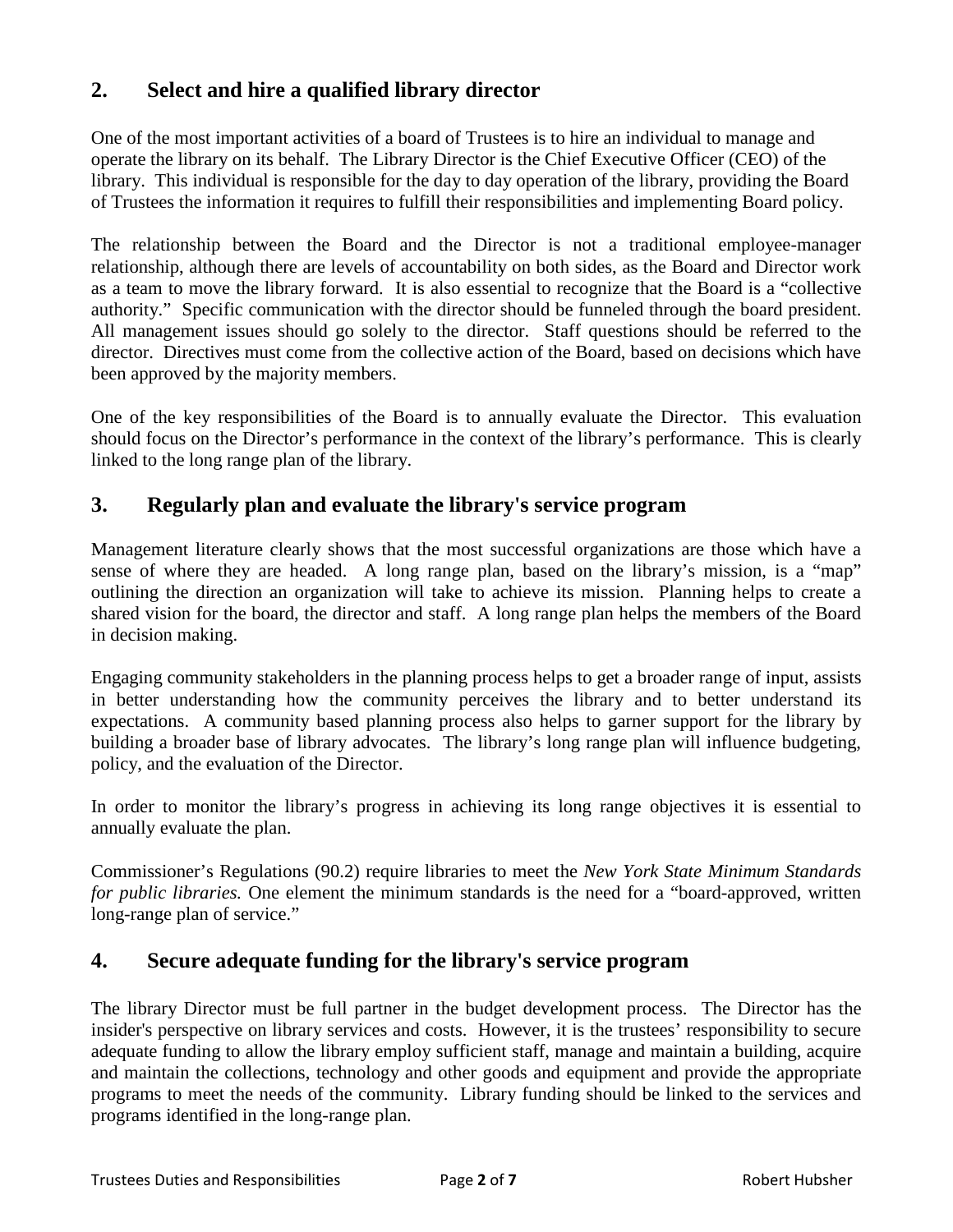The library's budget can be seen in two parts - operational and fundraising. The primary responsibility of the Board is to find a way to stabilize the library's revenue through a secure source (tax dollars) voted on by the public. A public budget vote helps to ensure buy-in from the voters. The operational component refers to cost of running the library, including such items as paying adequate staff salaries and benefits; upkeep of the facility; utilities; books and other library materials; technology, etc.

Commissioner's Regulations (90.2) require libraries to meet the *New York State Minimum Standards for public libraries.* One element of the minimum standards requires that the Board "presents annually to appropriate funding agencies a written budget which would enable the library to meet or exceed these standards and to carry out its long-range plan of service."

#### **5. Exercise fiduciary responsibility for the use of public and private funds**

Trustees have ultimate accountability for the funds secured for the operations of the library. According to the NYS Board of Regents, library trustees must "ensure that assets are properly used, laws and regulations are followed, and the public interest is best served." This is achieved through the actions of the board in developing a budget, establishing policies, developing procedures that insure compliance with laws and regulations and maintaining a system of checks and balances.

The Board should receive, review and understand up-to-date reports on the financial status of the library in relation to the adopted budget. Every library should have an audit or independent financial review done regularly.

Once the budget is passed the Board is authorizing the Director to use the funds within the budget categories it approved. Should there be a requirement for one or more categories to be adjusted, these adjustments must be brought to and approved by Board.

#### **6. Adopt policies and rules regarding library governance and use**

A vital responsibility of the Board is to ensure that its actions are accountable, transparent, and consistent in order to protect the reputation of the institution. This is best achieved by adopting clearly written library policies which will guide the operation of the library. Written policies provide consistency for patrons and staff, help to resolve misunderstandings, reduce incidents of conflict, and help to protect the library against litigation.

Policies fall into two broad categories:

- (1) **External** (Collection; Public Space; Meeting Room and Exhibit Space; Internet)
- (2) **Internal** (for example: Personnel; Fiscal; Conflict of Interest; Disaster Plan; Confidentiality of Patron Records)

The library Director is responsible for interpreting and carrying out library policies, for keeping the Board informed about issues which may have a policy implication and advising the board in matters of policy making.

The library should carry Directors and Officers insurance to cover trustees and the Director in the event that they are named in a lawsuit against the library, its governing board of trustees, the library director or trustees individually. This is a rider available through the library's insurance carrier.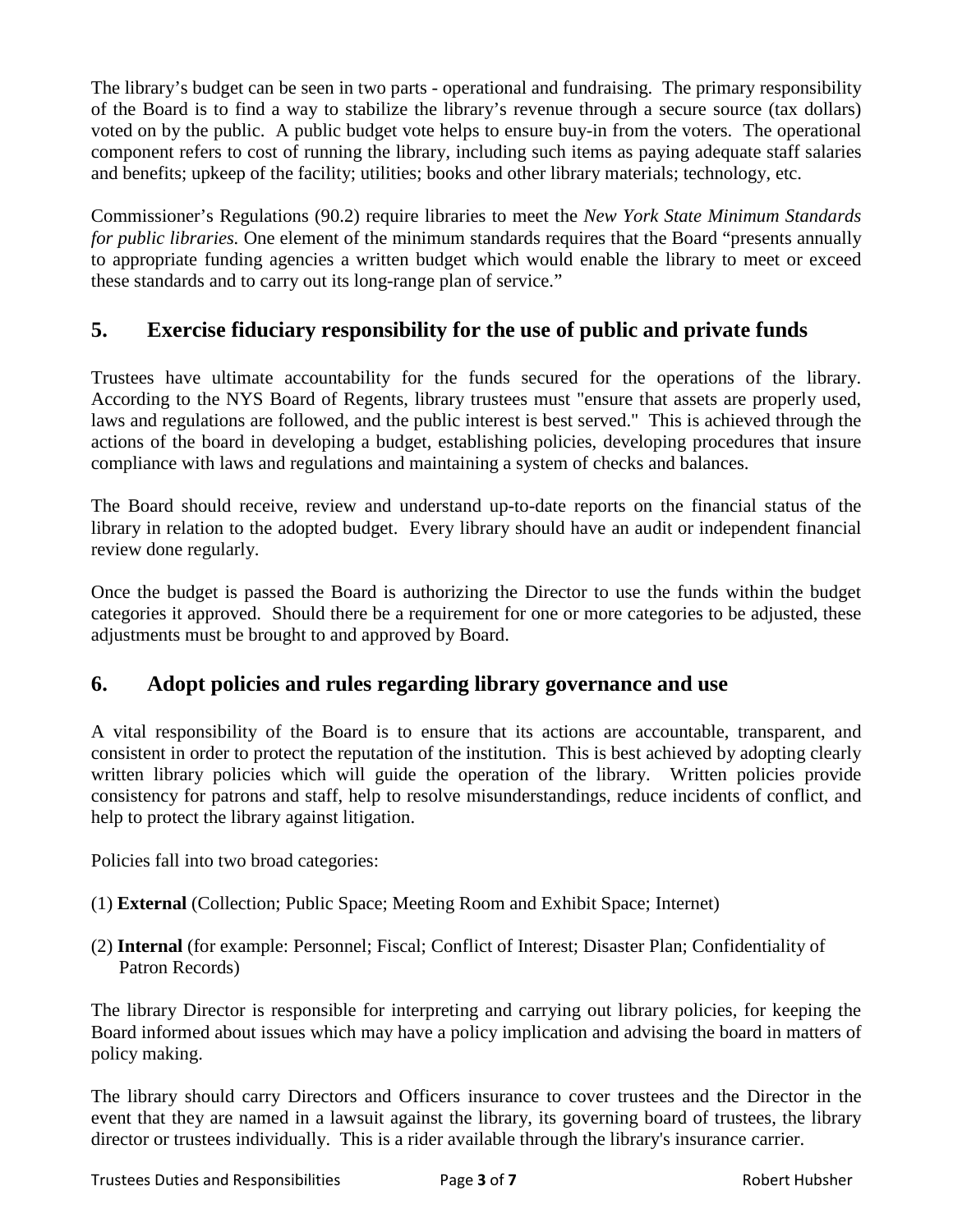Commissioner's Regulations (90.2) require libraries to meet the *New York State Minimum Standards for public libraries.* One element of the minimum standards is the need for a "board-approved, written policies for the operation of the library."

### **7. Maintain a facility that meets the library's and community's needs**

In order to provide the community the services and programs outlined in its long range plan the Board must maintain an adequate facility. The facility must have adequate space, for collections, seating, and programs, the location should be easily accessible to everyone in the community, it should be accessible to disabled persons; there must be sufficient lighting, there should be adequate furniture and seating to meet community needs, the building should be properly maintained and cleaned and the general ambiance should be inviting and comfortable. One important and often overlooked issue is that there be adequate workspace for the staff and the furniture and equipment should meet ergonomic requirements.

Commissioner's Regulations (90.2) require libraries to meet the *New York State Minimum Standards for public libraries.* One element the minimum standards is that the Board "maintains a facility to meet community needs, including adequate space, lighting, shelving, seating, and restroom."

#### **8. Promote the library in the local community and in society in general**

Trustees should be strong advocates for their local libraries and libraries in general. Advocacy is not only about securing adequate funding and assuring that the legislators and citizens are aware of the fundamental needs of the library, it also involves getting the "word out" – promoting library services and programs. This requires that Trustees keep informed about service and programs, make time to meet with local groups to promote the library, attend local, regional, state and when possible national library conferences to learn about issues and trends which may affect libraries. This responsibility also requires that the Board support the library Director's effort to regularly communicate with the community, through a newsletter, annual report and other promotional materials.

Commissioner's Regulations (90.2) require libraries to meet the *New York State Minimum Standards for public libraries.* Two elements in the minimum standards require that the Board "presents an annual report to the community on the library's progress in meeting its goals and objectives" and "distributes printed information listing the library's hours open, borrowing rules, services, location and phone number."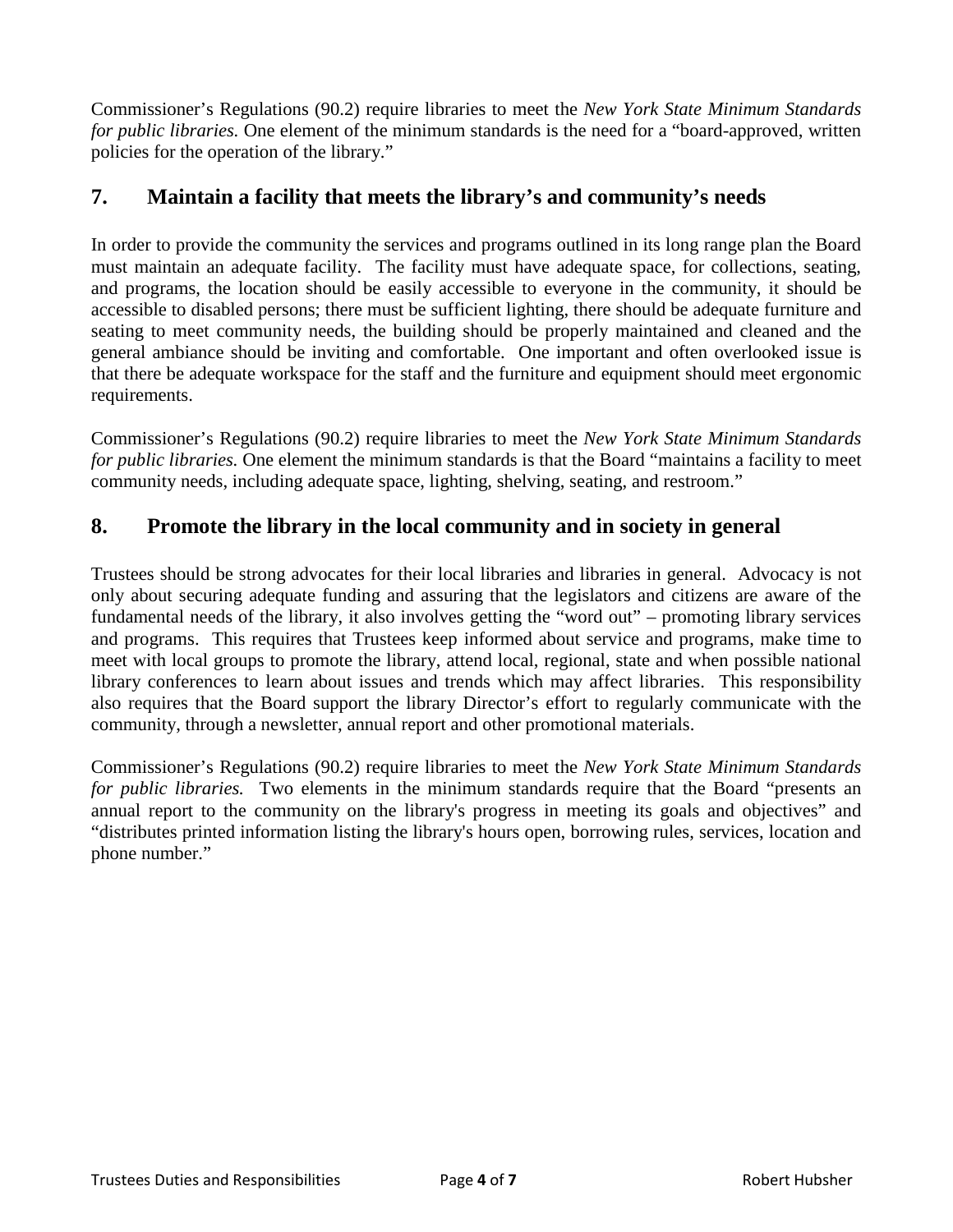#### **9. Conduct the business of the library in an open and ethical manner in compliance with all applicable laws and regulations**

This responsibility is a part of every action of the Board. It is essential that Trustees are aware of the basic Laws and Regulations which apply to libraries. Library Trustees are not expected to be experts in the law but they must understand some basics. It is essential that the Board have access to a lawyer, when needed, to help them make decision.

The Board, with support from the library Director should be aware of Library law and Regulations and Open Government Laws to assure that it operates in an appropriate manner. The Board should adopt a *Code of Ethics* which emphasizes three key areas: (1) conflicts of interest, (2) personal benefit, and (3) confidentiality of board business.

Trustees should attend all board meetings and be fully prepared to participate in the discussions and decision-making. Each Trustee should come to the Board meetings fully prepared by have read the Board materials which were distributed prior to the meeting The Board packet should include an agenda, minutes from the previous meeting, financial reports, library director's report, and any other documents that pertain to the business of the meeting.

The 2005 Edition of the Handbook for Library Trustees ends the section on Trustee Duties and Responsibilities with the following two paragraphs.

Every trustee makes a personal commitment to contribute the time and energy to faithfully carry out these duties. Although the board is legally responsible for all aspects of the library as an institution, it is unreasonable to expect a trustee or the whole board to be expert on every activity or concern that affects the library. Sometimes the most important thing a board can do is acknowledge that it does not have enough information or resources, and to ask for help. A trustee must make decisions based on the best information available. It is often wise to consult specialists such as lawyers, accountants, architects, computer analysts and other experts and to act upon their advice.

Under New York State law, library boards have broad and almost exclusive powers and authority to administer the library. The board should not only be concerned with the internal operations of the organization but also alert to external trends and changes that can affect the library's program of services. Being proactive and open to change is imperative in order to survive and thrive in a world in which change is the only constant.

#### **10. Duty of Care**

A trustee or board member must act in good faith and exercise the degree of diligence, care, and skill that an ordinary prudent individual would use under similar circumstances in a like position. To conform with this standard, trustees and board members should:

- Regularly attend and participate in board meetings and committee meetings where applicable;
- Read, review, and inquire about materials that involve the institution, especially board minutes, annual reports, other reports, plans, policies, and any literature that involves the institution;
- Have a fiduciary responsibility for the assets, finances, and investments of the institution and exercise due diligence, care, and caution as if handling one's own personal finances; and
- Use one's own judgment in analyzing matters that have an impact on the institution.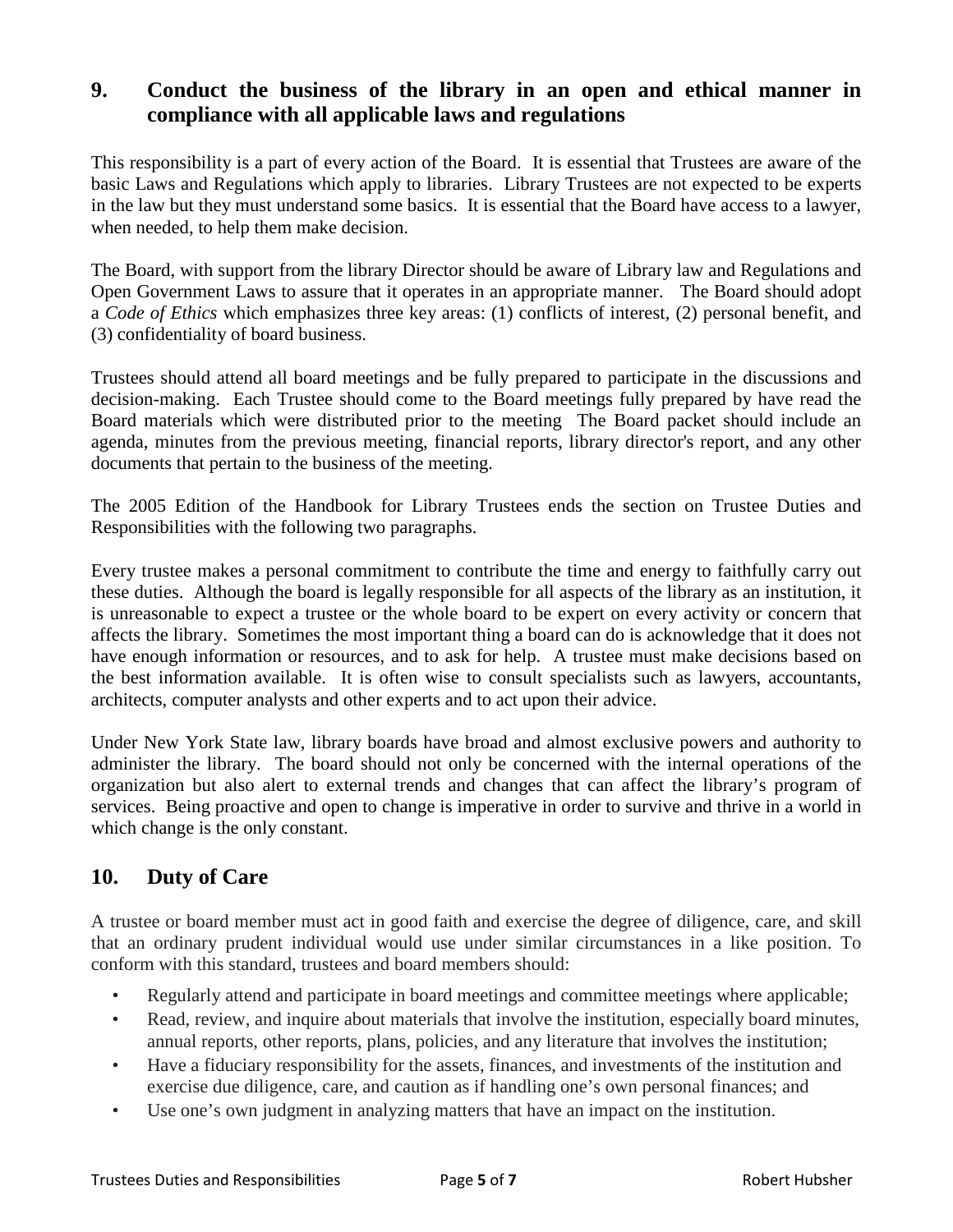## **11. Duty of Loyalty/Conflicts of Interest/Nepotism**

Trustee/board members owe allegiance to the institution and must act in good faith with the best interest of the institution in mind. The conduct of a trustee/board member must, at all times, further the institution's goals and not the member's personal or business interests. Consequently, trustees/board members should not have any personal or business interest that may conflict with their responsibilities to the institution. A trustee/board member should avoid even the appearance of impropriety when conducting the institution's business. Acts of self-dealing constitute a breach of fiduciary responsibility that could result in personal liability and removal from the board.

Inherent in a trustee's/board member's fiduciary duty of loyalty is the responsibility to avoid nepotism in hiring, purchasing and other institutional decisions. Care must be taken at all times to ensure that family and/or personal relationships do not inappropriately influence a trustee's/board member's decision-making.

#### **12. Duty of Obedience**

A trustee/board member has a responsibility to insure that the institution's resources are dedicated to the fulfillment of its mission. The member also has a duty to ensure that the institution complies with all applicable laws and does not engage in any unauthorized activities.